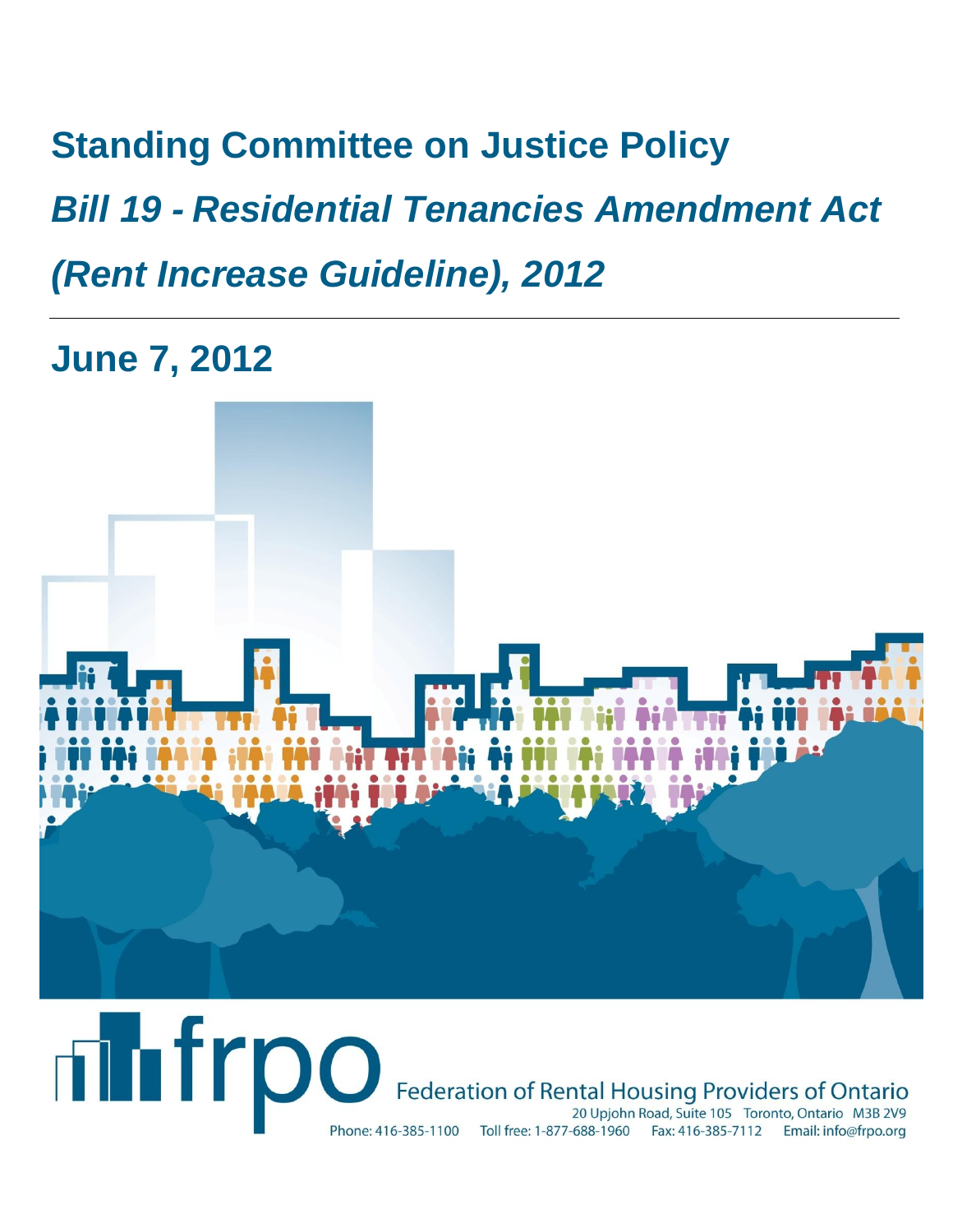# **June 7, 2012 Presentation to the Standing Committee on Justice Policy Bill 19, Residential Tenancies Amendment Act (Rent Increase Guideline), 2012**

#### **Introduction**

Good morning, Mr. Chair, thank you for allowing us the opportunity to speak to you today regarding Bill 19.

My name is Vince Brescia, President & CEO of FRPO, and with me today is Mike Chopowick, Manager of Policy with FRPO.

FRPO is the Federation of Rental-housing Providers of Ontario, and we represent over 2,300 residential landlords and property management companies across the province of Ontario. Together our members provide over 350,000 rental homes.

On behalf of all rental housing providers in Ontario, we want to express our disappointment in this amendment. Capping rent increases at a rate below inflation, which is what this Bill will ultimately do, will prevent owners from fully recovering the costs necessary to provide and maintain quality housing. We constantly hear from tenants and political leaders that they want to see rental housing properly maintained. This bill runs counter to those wishes. Setting an arbitrary price ceiling fails to recognize that housing industry costs, like repairs and maintenance, are not subject to any price caps.

There is a reason that nine Nobel laureates are against rent control caps. It is universally accepted among all credible public policy specialists that rent controls are bad public policy.

Our position is that a new rent cap is unnecessary for the following reasons:

• rents in Ontario are very reasonable;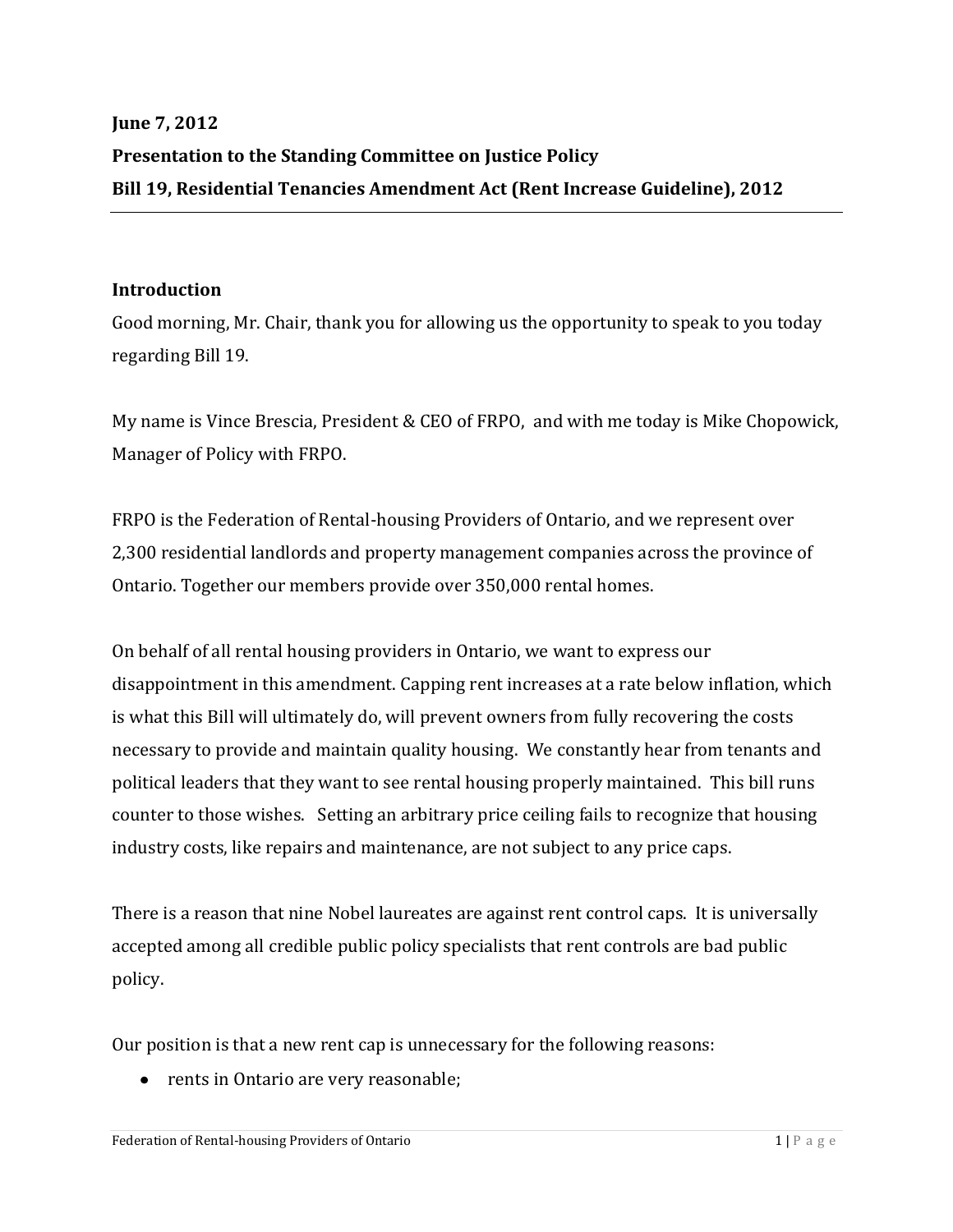- rent increases have been very modest under the recent guideline formula;
- renting is becoming increasingly affordable compared to homeownership;
- there is no good policy rationale for preventing owners from being able to recover costs through an inflationary increase; and
- this policy will ultimately impact jobs and the economic benefits that go with expenditures on repairs and maintenance.

After considering the following facts and data about rents and housing affordability in Ontario, you will all see that there is no need to ensure the passage of Bill 19. It is an unnecessary measure that provides will ultimately harm the supply and quality of rental housing in the long term.

## **Ontario's Rent Guideline: Long-Term Trend is Down**

Looking at recent guidelines in a historical perspective shows that additional legislative reforms are not necessary at this time. In the chart included with this deputation, you will see a list of annual rent increase guidelines since 1990.

In 2011 the industry experienced the lowest rent control cap in Ontario's history, at 0.7%. This limit was very extreme compared to cost increases of 6% to 7% being experienced by the housing industry that year. This year's guideline has come nowhere near to allowing the industry to cover the cost increases experienced over the past two years.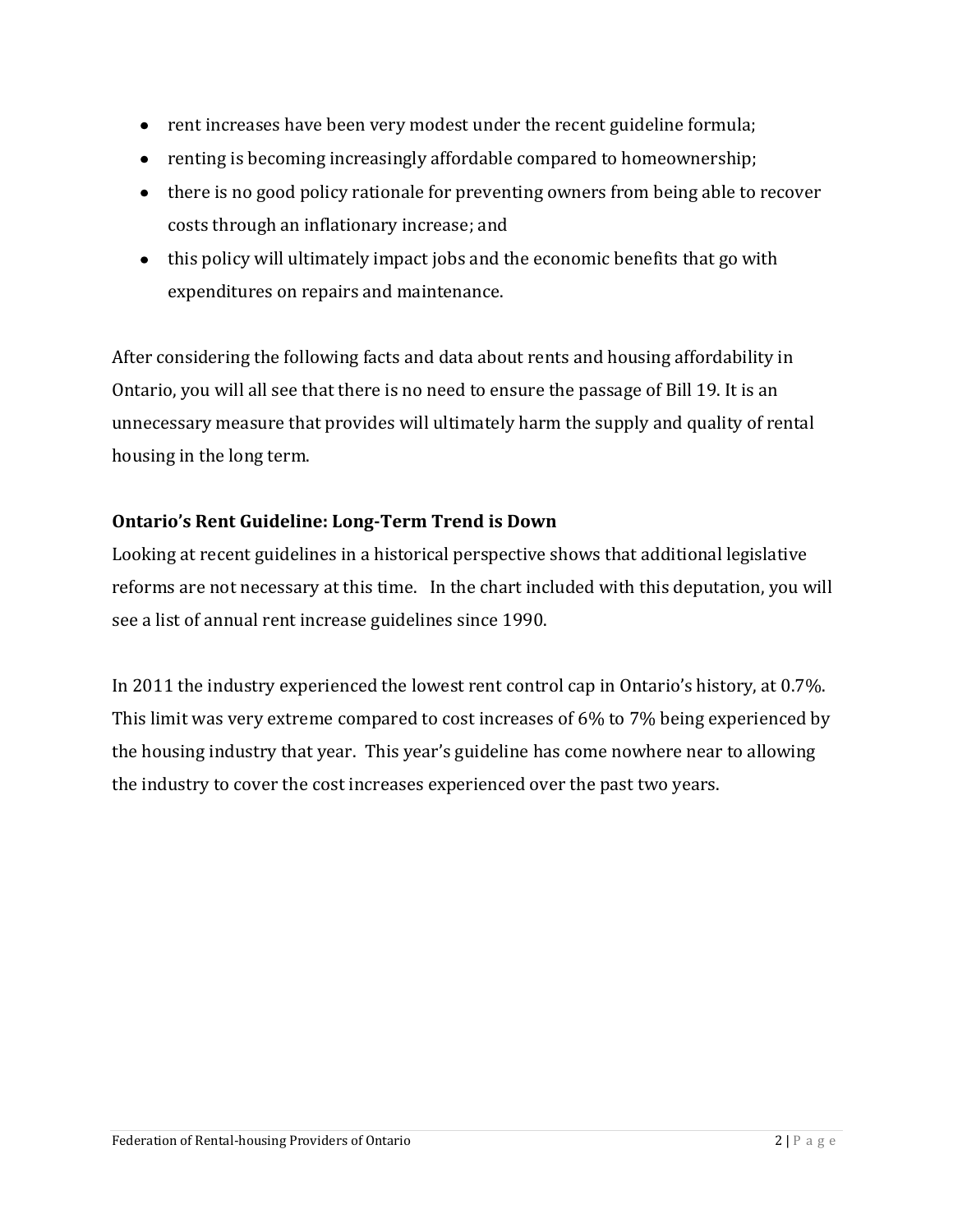

#### **Rents are Falling Compared to Inflation**

Over the past decade, rents have fallen in real terms when adjusted for inflation. As shown in the chart below, using 2002 Constant Dollars, average 2-bedroom rents in Ontario have fallen from \$883 in 2002 to \$840 in 2011. Compared to the prices of other goods and services, rents are not increasing – they are falling. Meanwhile, the costs landlords must pay to manage and maintain rental housing continue to escalate.

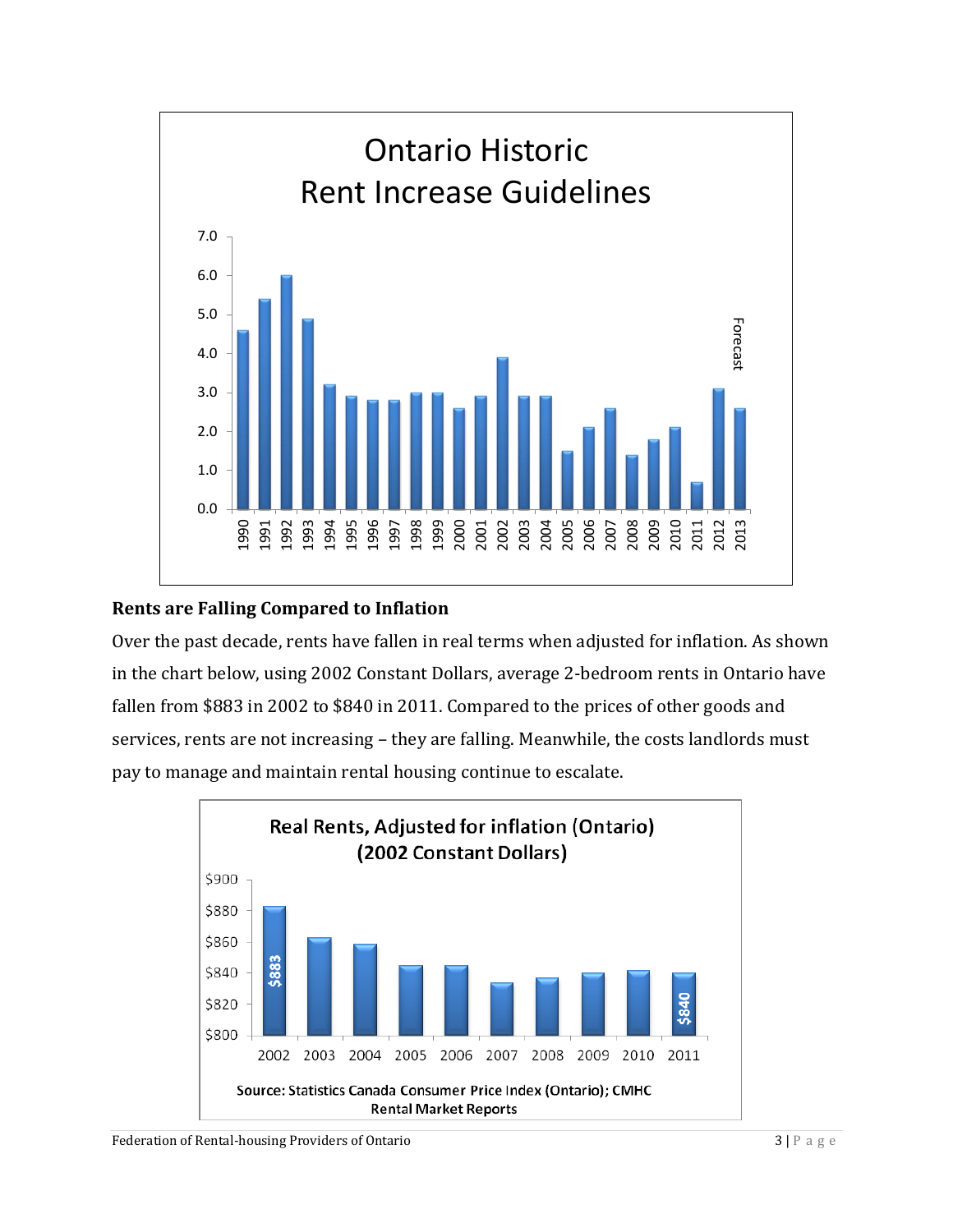#### **Tenants are seeing the lowest rate of rent increases in over a generation**

Ontario's rent control policies already cap rent increases at very low levels - for example the record low rent control guideline of 0.7% in 2011. According to the Ministry of Municipal Affairs and Housing, the average annual increase from 2004-2011 was only 1.89%. Clearly, Ontario tenants have not experienced unreasonable rent increases. There is no evidence from the recent history of rent increases that an arbitrary cap of 2.5% is necessary.



#### **Ontario Rent Increases Fall Short of Canadian Average**

Ontario rent increases in 2011 fell short of the national average. According to CMHC, average 2-bedroom rents in Ontario increased only 1.8 per cent in 2011, less than in many other provinces, and less than the national average of 2.2 per cent. Despite higher rent increases all across Canada, no other province is moving to more tightly regulate rent controls on rents at this time.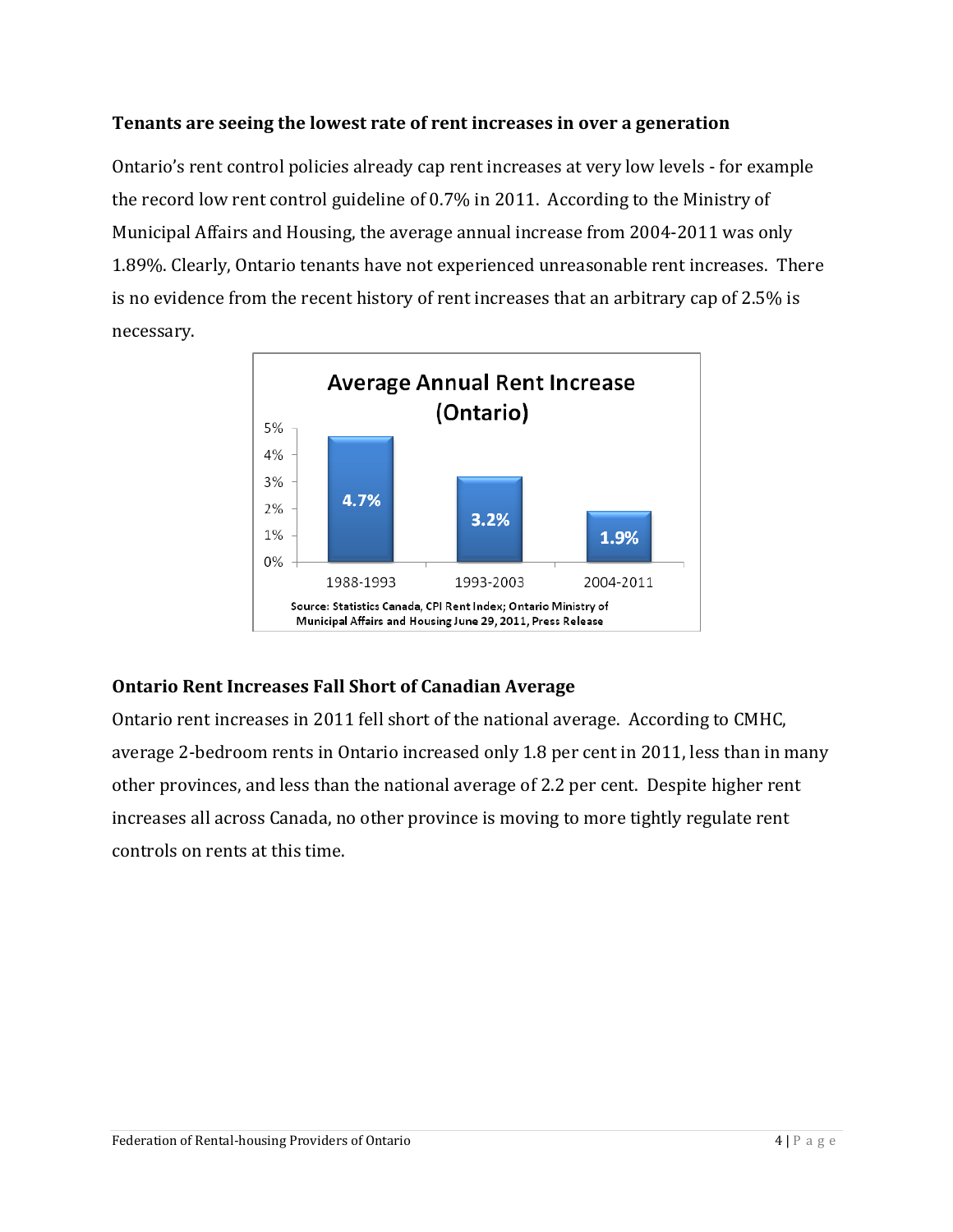

#### **Incomes are increasing faster than rents**

As noted in the government's 2012 Ontario Budget, real personal disposable income in Ontario has increased a cumulative 23.6 per cent from 2003 to 2011. In contrast, the average 2-bedroom rent in Ontario grew by only 13.0 per cent over the same time period. This information is included in a chart in this deputation. Given this, there is no reason to prevent owners from getting the increases that are necessary to properly maintain Ontario's ageing rental stock.

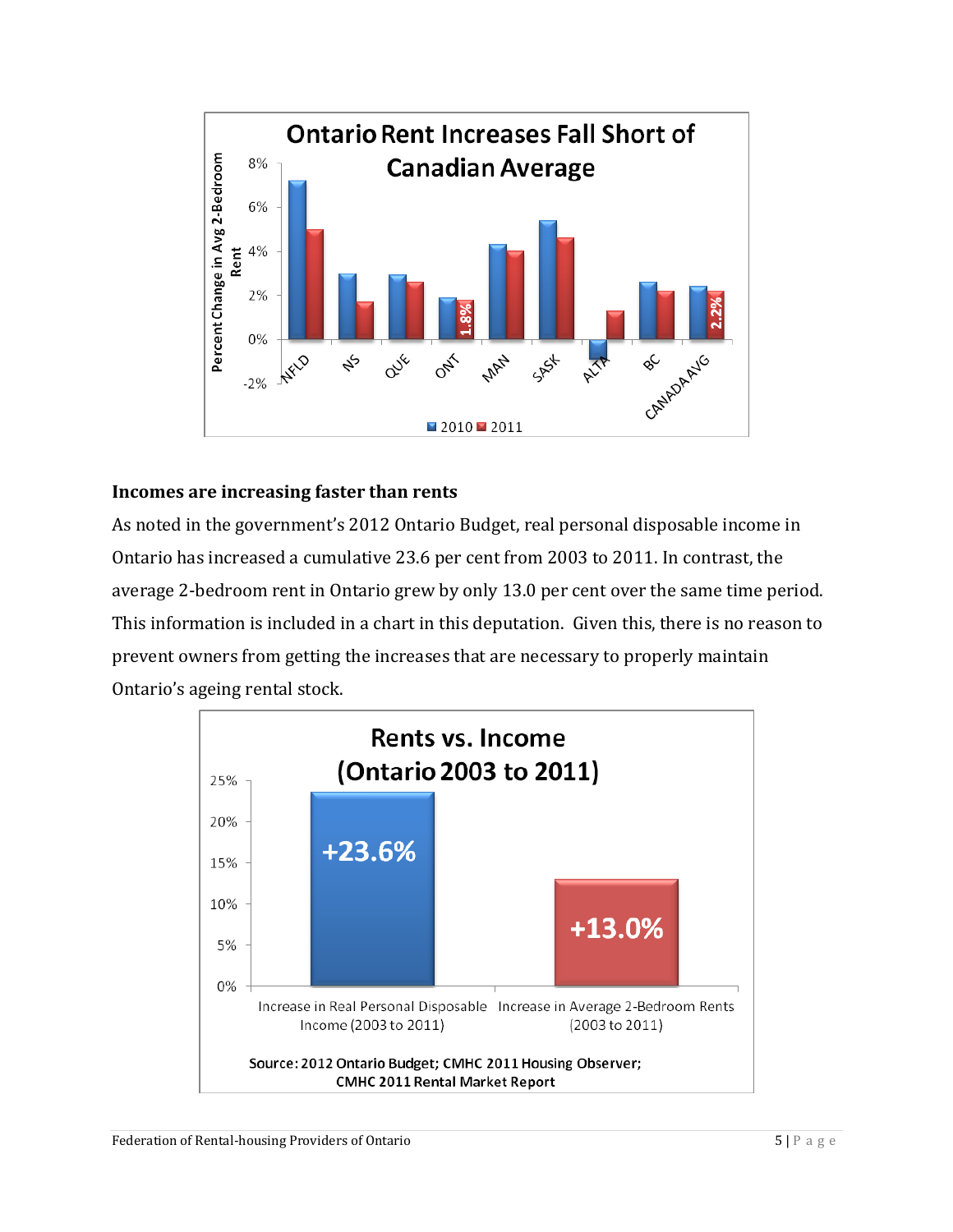#### **Rents remain affordable compared to ownership**

For some time now in Ontario, rents have remained very stable while other real estate costs have escalated significantly. The private rental housing sector has continued to provide stable low cost housing options for Ontario citizens even as homeownership and other real estate costs have grown significantly.

The next chart included with this presentation demonstrates how rents in Ontario have remained relatively stable in the GTA market since the 1970s, while homeownership costs have risen dramatically. Once again, we have no evidence that preventing inflationary cost increases is necessary.

Home Ownership Prices Versus Rents



The same holds true for home ownership price increases across Ontario for the past three years compared to rental price increases.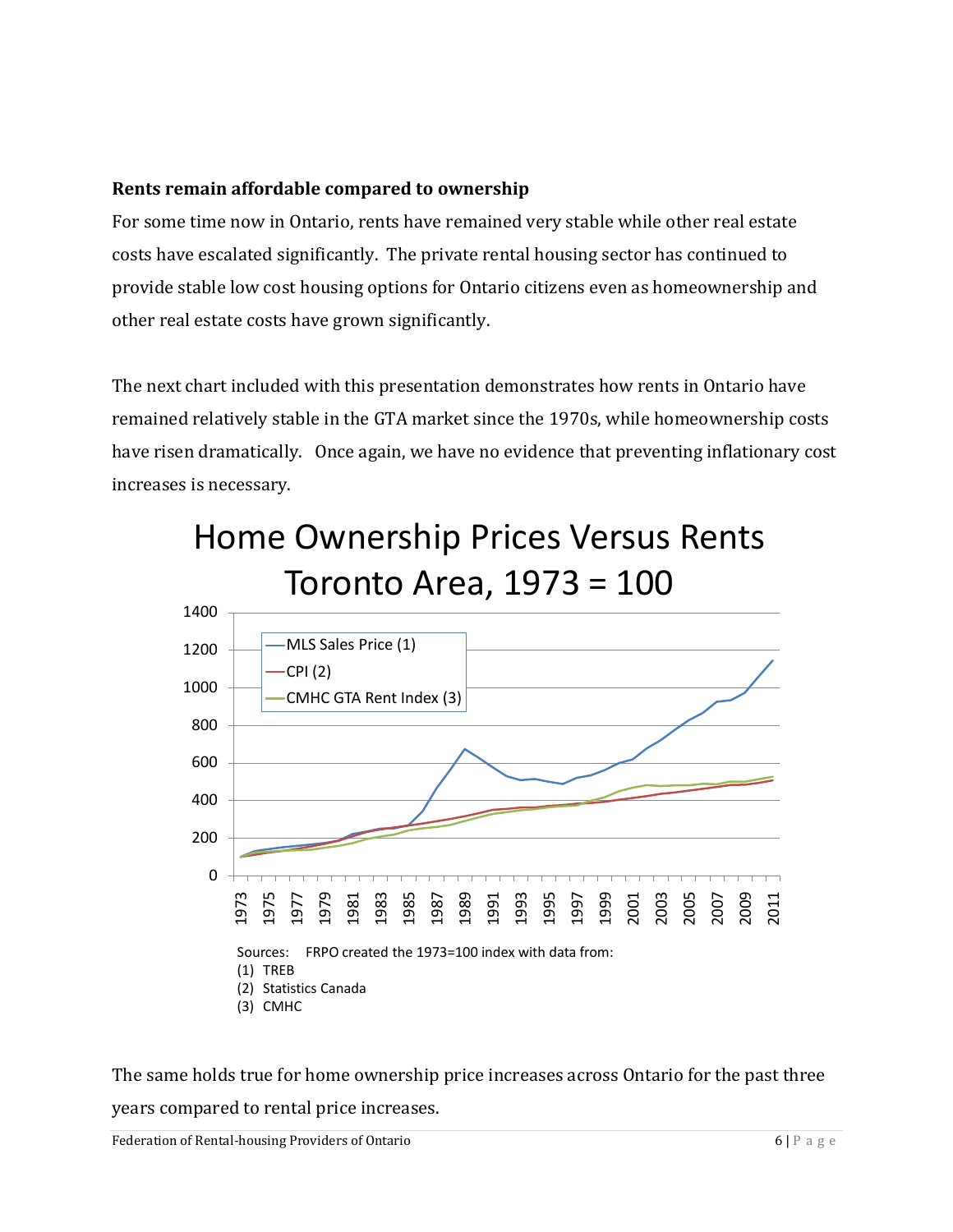

## **Ontario's Rental Stock is Ageing**

Ontario's rental stock is growing old. The typical rental building in Ontario is now 50 years old. If you know anything about a 50 year old rental building, you know that these buildings require more and more maintenance and repairs, not less. If you do not let us invest in these ageing buildings through cost recovery, Ontario will begin to lose them.

#### **Housing Affordability: There are better solutions**

Applying an arbitrary rent control cap to all occupied rent units does little to assist the lowest income households who have insufficient incomes to afford almost any type of housing without an additional financial assistance. As noted by CMHC in 2010, it is households in the lowest-income quintile that account for about 81 per cent of all households in core housing need (2007 data). As shown by the chart below, there were no middle-, upper- or highest-income households in core housing need in 2007.